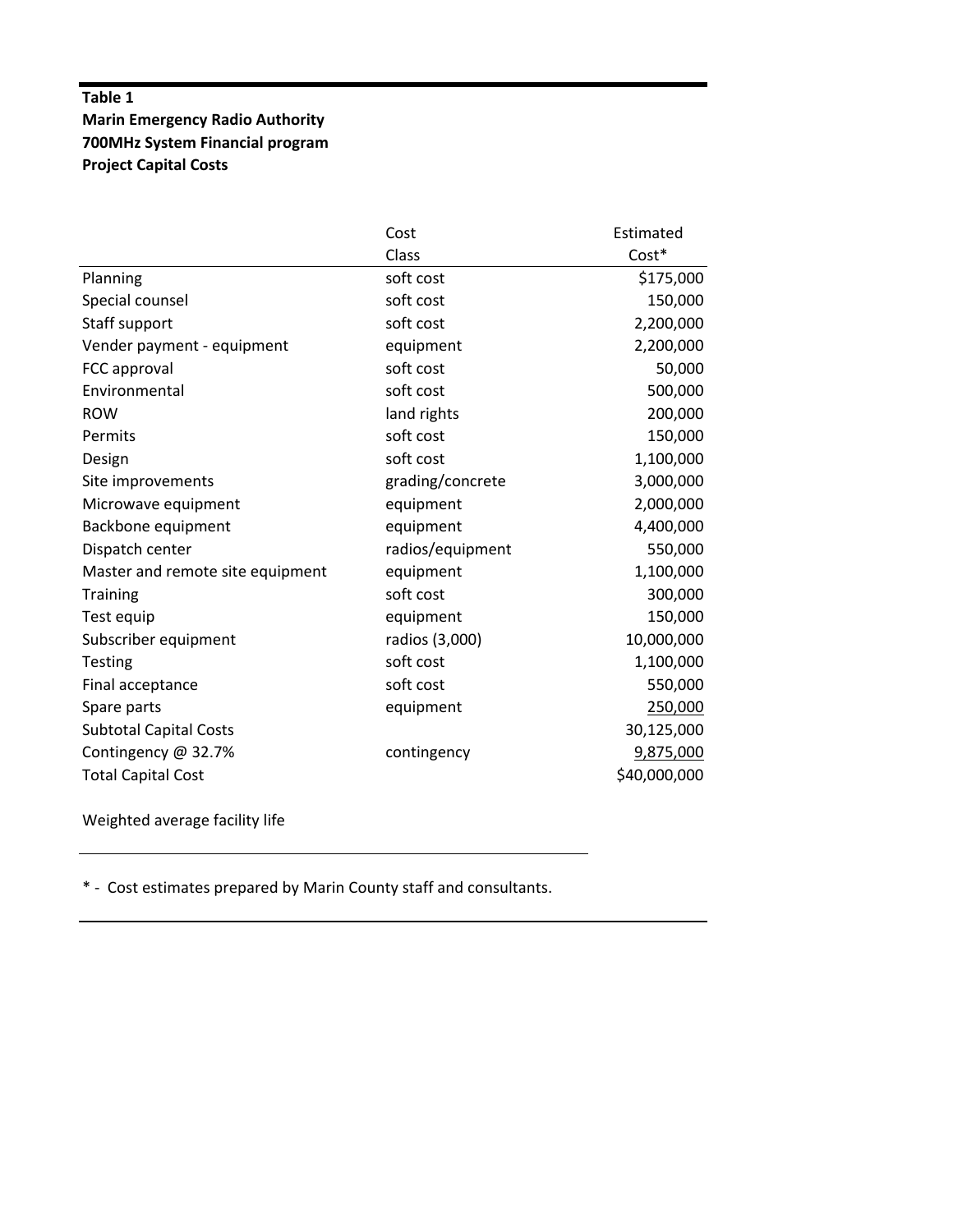## **Table 2**

## **Marin Emergency Radio Authority 700MHz System Financial program Parcel Tax Summary\***

|                                 | Use                            | Number     | Average Tax | Total       |
|---------------------------------|--------------------------------|------------|-------------|-------------|
| Categories                      | Codes                          | of Parcels | Per Parcel  | Parcel Tax  |
| Single family residential       | 10, 11, 12, 13, 14, 38         | 81,107     | \$29.00     | \$2,352,100 |
| Multi family residential        | 20, 21                         | 4,986      | 129.0       | 640,780     |
| Agricultural, open space, rural | 30, 31, 32, 33, 34, 35, 36, 37 | 715        | 55.0        | 39,470      |
| Commercial, industrial, utility | 40, 41, 50, 51, 90             | 4,015      | 145.0       | 585,193     |
| Exempt                          | 15, 60, 61, 80, 81, 91         | 5,432      |             | 0           |
| Totals                          |                                | 96,255     |             | \$3,617,543 |
| Parcel equivalents @ \$29       |                                | 124,743    |             |             |

\* ‐ Source: NBS Parcel Tax Study, June 2013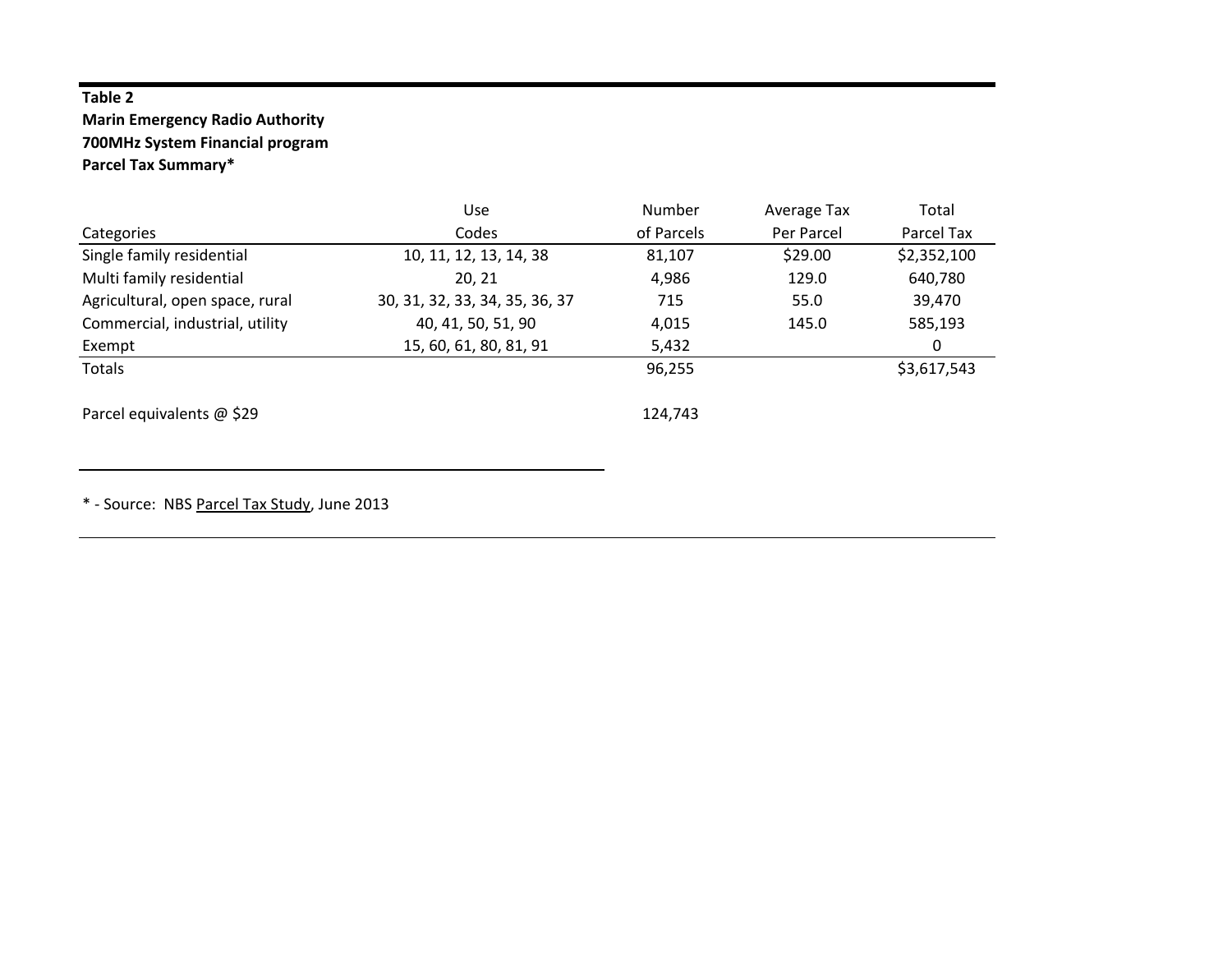## **Table 3 Marin Emergency Radio Authority 700MHz System Financial program Amount of Bond Issue**

| Required proceeds                            | from Table 1           | \$40,000,000 |  |  |
|----------------------------------------------|------------------------|--------------|--|--|
| Capitalized interest                         | one year               | 2,060,000    |  |  |
| Reserve fund                                 | average annual payment | 3,530,000    |  |  |
| Issuance/Underwriting                        |                        | 380,000      |  |  |
|                                              |                        |              |  |  |
| Amount of Bond Issue                         | \$45,970,000           |              |  |  |
|                                              |                        |              |  |  |
| Average annual payment: 20 years, 4.5%       | \$3,530,000            |              |  |  |
|                                              |                        |              |  |  |
| Estimated number of equivalent parcels       | 124,700                |              |  |  |
|                                              |                        |              |  |  |
| \$28.31<br>Annual cost per equivalent parcel |                        |              |  |  |